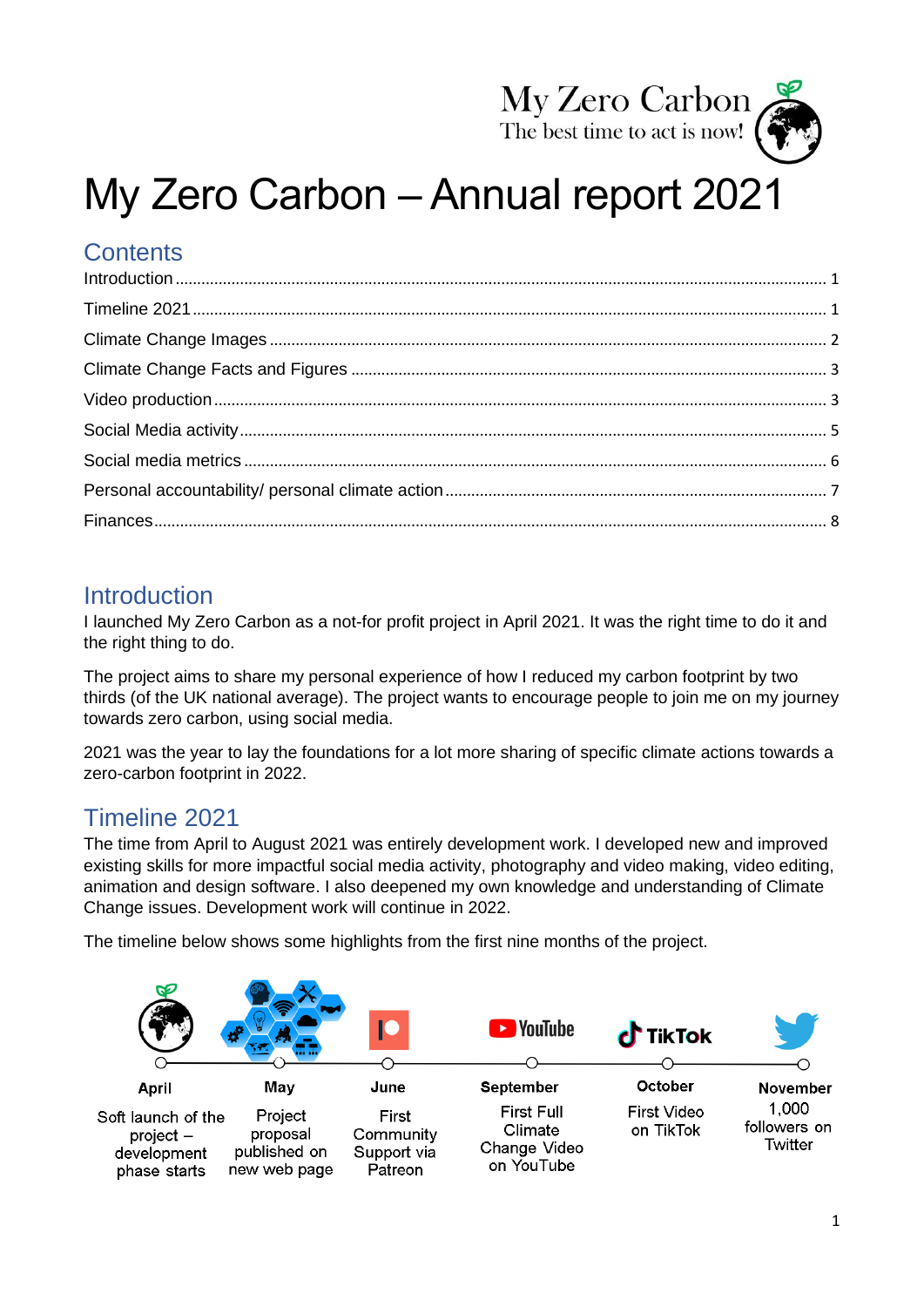

# <span id="page-1-0"></span>Climate Change Images

I created an image bank of over 300 own Climate Change related photographs and close to 600 images from Common Licence sources (CC01).



beans and seeds local food\_6821 (3)JPG



curtains 7561 (2) JPG



bike 4 transport\_5784 (3).JPG



electric-car\_gateshead02.JPG



green roof solar hot water panel -Schönberg<br>Germany (C) Brillianto.JPG



milk alternatives\_7626 (1)JPG

Visualisations are key to attracting the target audience's attention. A lot of time went into producing these from scratch (in some cases replicating and adapting existing illustrations to ensure compliance with copyright law).



I created over 60 pieces of raw video footage. These have been or will be used in future videos. This can be something as simple as closing curtains or turning down a thermostat or longer introductory scenes to videos.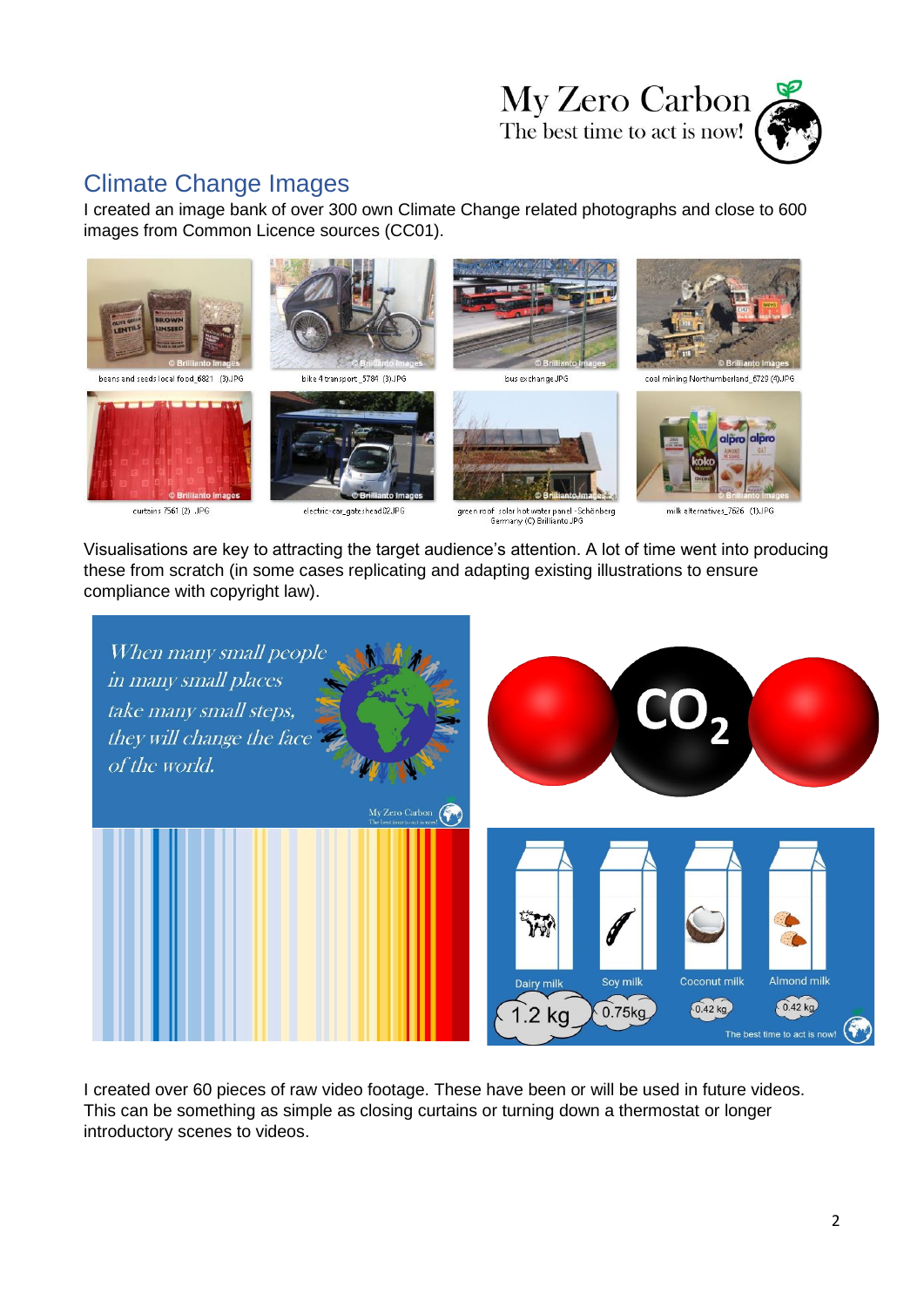

# <span id="page-2-0"></span>Climate Change Facts and Figures

I collated about 40 pieces of Climate Change related statistics, as well as a number of publications from reputable and high-profile sources. This is to ensure that all statements made in videos and on social media are backed up by the best available science.



# <span id="page-2-1"></span>Video production

I produced a couple of videos promoting the project in May 2021.

I started producing videos on 'What is Climate Change?' and 'Climate Change myth busters' in August 2021.



More Climate Change Myth Buster (Part 2) | My Zero... 56 views · 3 months ago

**Climate Change Myth Buster |** My Zero Carbon 113 views · 3 months ago

What is Climate Change? (explainer video with extra... 50 views · 4 months ago

**What is Climate Change?** (short explainer video) 56 views . 4 months ago

I created [playlists](https://www.youtube.com/channel/UC-L8ANojZmCg_40kEzMzB4A/playlists) on the My Zero Carbon YouTube channel. Topics include e.g. 'How to reduce your carbon footprint' and 'Communicating Climate Change'.



I have so far focussed on animated videos, but more videos with real life footage will follow in 2022.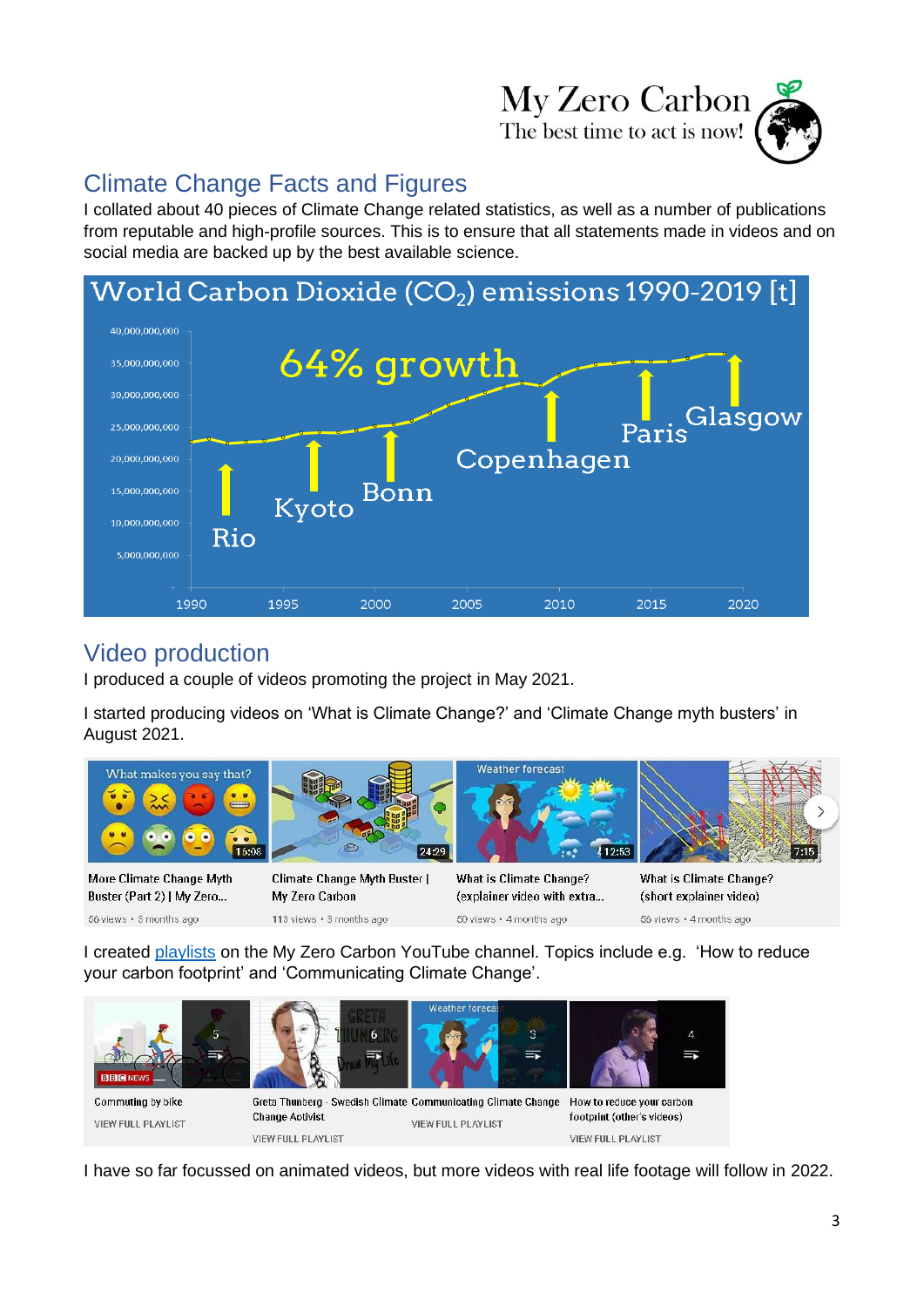# My Zero Carbon

The best time to act is now!



I found that short videos directly embedded in a tweet get a lot more views than those published on YouTube or TikTok (and then promoted via Twitter and Facebook).

| Social media                                | Average<br>length | Average<br>views |
|---------------------------------------------|-------------------|------------------|
| YouTube                                     | $15 \text{ min}$  | 59               |
| <b>TikTok</b>                               | 2 <sub>min</sub>  | 31               |
| Twitter (embedded - with link to YouTube or | 2 min             | 148              |
| TikTok)                                     |                   |                  |



Video directly embedded (and playable) in Twitter

| My Zero Carbon @MyZeroCarbon · Dec 31, 2021 |                      |                                                                                                                                                  |  |                                                    |  |
|---------------------------------------------|----------------------|--------------------------------------------------------------------------------------------------------------------------------------------------|--|----------------------------------------------------|--|
|                                             |                      | #climatechange myth buster video                                                                                                                 |  |                                                    |  |
|                                             |                      | youtube.com/watch?v=XzZl1v                                                                                                                       |  |                                                    |  |
|                                             | Please share/retweet |                                                                                                                                                  |  |                                                    |  |
| #fridaysforfuture                           |                      | #climateaction #climate #renewables #solar #energy #netzero #RacetoZero<br>#actonclimate #climatejustice #cop26 #ClimateEmergency #globalwarming |  |                                                    |  |
| #                                           |                      |                                                                                                                                                  |  |                                                    |  |
|                                             |                      | youtube.com<br>Climate Change Myth Buster   My Zero Carbon<br>and debunks them with good science and factual                                     |  | This video presents 10 common Climate Change myths |  |

Video with a link to a YouTube video (and a preview image of the video)

### **Outlook video development 2022**

Videos on 'How to calculate your carbon footprint' and 'Practical energy saving measures in the home' are in preparation. More videos to follow according to the *original project proposal from May* [2021](https://myzerocarbon.org/gallery/My%20Zero%20Carbon%20Project%20Proposal_web.pdf)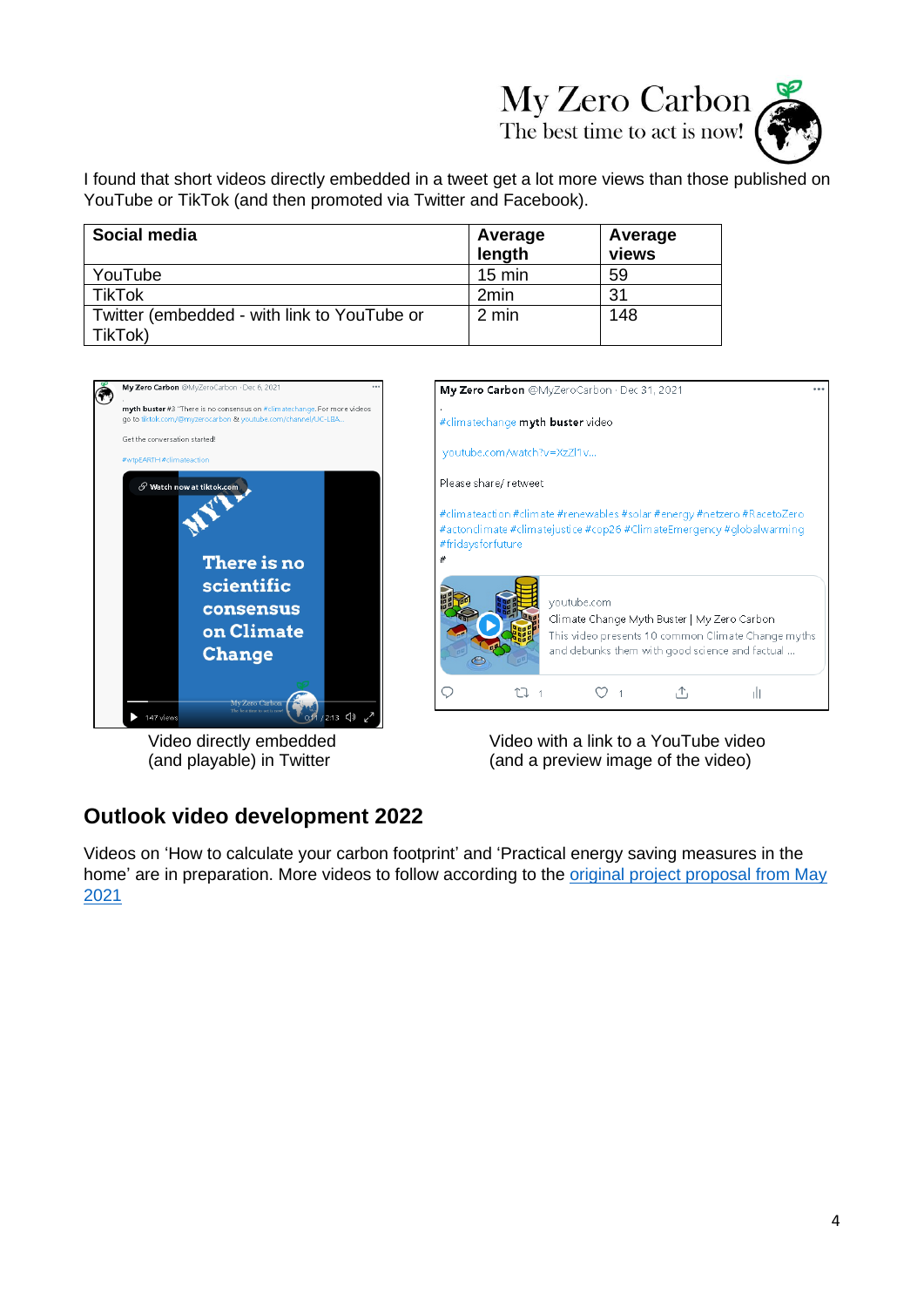

# <span id="page-4-0"></span>Social Media activity

I created a website and four social media accounts during the development phase.



➔ **You can help by following the above accounts and reposting or retweeting the content. We need 100 subscribers on YouTube to get a customised URL!**

My Zero Carbon has now a bank of over 200 'evergreen' items. These post automatically at set dates and times. My Zero Carbon has been using a lot of third-party material to share messages specifically about how to reduce your personal carbon footprint. (that is the declared purpose of the project). More original own material will follow in 2022.

# **My Zero Carbon** @MyZeroCarbon #climatechange ~ practical advice on reducing your #carbonfootprint Join my journey to a #zerocarbon footprint ~ #climate #climateaction #hope #actforclimate © Planet Earth & myzerocarbon.org **III** Joined April 2021

[@Myzerocarbon](https://twitter.com/MyZeroCarbon) has posted over 1,800 tweets in 2021, with as many posts on Facebook. The ethos of the social media posts is to share thought-provoking, positive, encouraging, enabling and informative content. This is setting a clear contrast to the many 'doom and gloom' social media messages on Climate Change.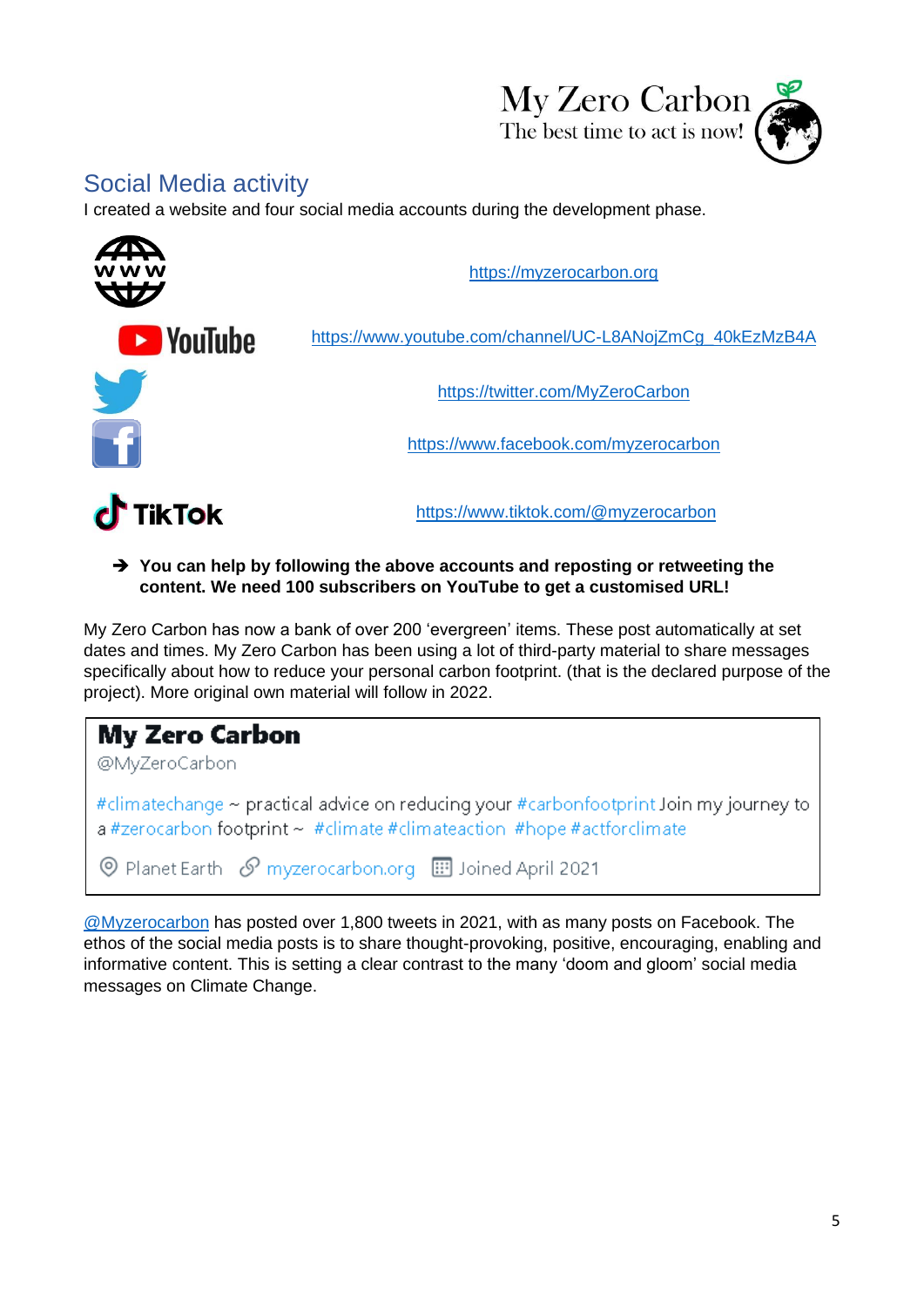My Zero Carbon The best time to act is now!





I have extensively experimented with tagging other accounts and using hashtags. I want to reach audiences who are indifferent or sceptical about #ClimateChange. So, I aim to include hash tags in each post that are also relevant to people outside the #Climatechange bubble (using the tool Ritetag). Going forward, it will be really important to raise awareness and motivation for #climateaction in those currently not engaged in the topic with stories with hashtags like these.



# <span id="page-5-0"></span>Social media metrics

| Videos produced to date:                 | 19 (6 on YouTube and 13 on TikTok) |
|------------------------------------------|------------------------------------|
| Followers across all social media:       | 1492 (1428 on Twitter)             |
| Views of videos across all social media: | 1240                               |
| Blogs on webpage:                        | 18                                 |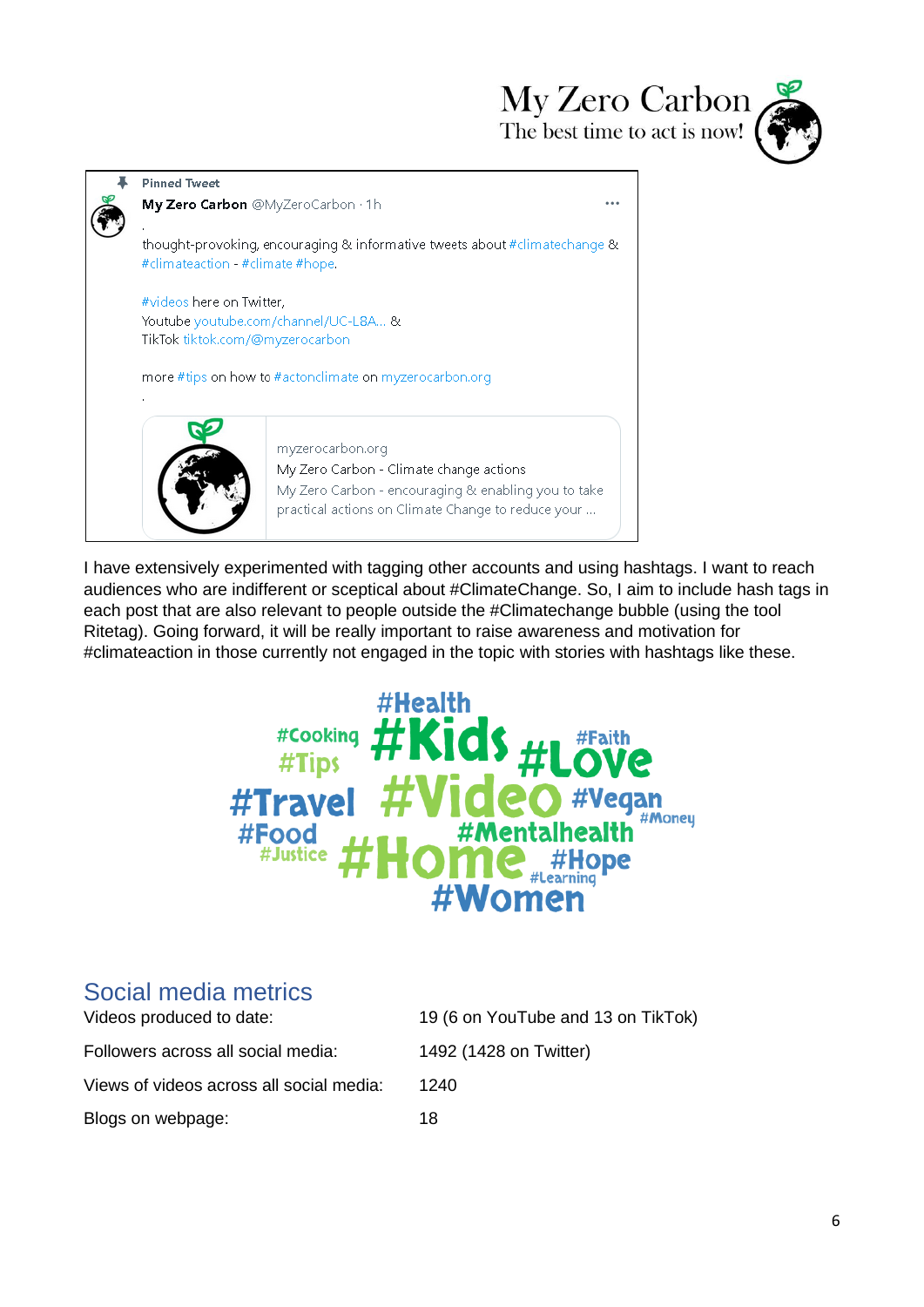

# <span id="page-6-0"></span>Personal accountability/ personal climate action

I use [www.carbonfootprint.com/calculator.aspx](http://www.carbonfootprint.com/calculator.aspx) to calculate my carbon footprint.

My calculated footprint is the average (per person) for a four -person household.

For 2021, I calculated my carbon footprint as approx.1.7t CO<sub>2</sub> (2020: 2.4 t CO<sub>2</sub>). The greatest uncertainty/challenge lies in calculating the secondary footprint correctly.



#### **Actions I took in 2021 to reduce my personal carbon footprint:**

- $\triangleright$  I bought an electric bike to replace more car journeys with cycling (e.g., 98% 'cycling to work' record).
- ➢ I shifted my diet further from vegetarian to vegan (especially milk alternatives and replacing most cheese with humous)
- ➢ Further improvements to insulation of windows, doors and garage.
- ➢ I started mending/ repairing more things and continued buying more stuff second-hand (or not buying things at all)
- ➢ Better use of electric heater (electricity from own solar roof) during sunshine hours (saving  $CO<sub>2</sub>$  emissions from gas boiler).

### **Factors affecting personal CO<sup>2</sup> emissions**

- Working from home for 10 months (potentially more heating required)
- Using mainly car for long-distance transport (not rail) due to Covid
- Some measures to reduce your carbon footprint are very expensive (heat pump, electric car)

### **Actions considered for 2022 (and beyond)**

- Installation of ground-source or air-source heat pump
- Purchase of electric car (wait until current car fails MOT)
- Food (add wild foraging or growing your own ?!)
- Return to much greater reliance on public transport for long-distance journeys